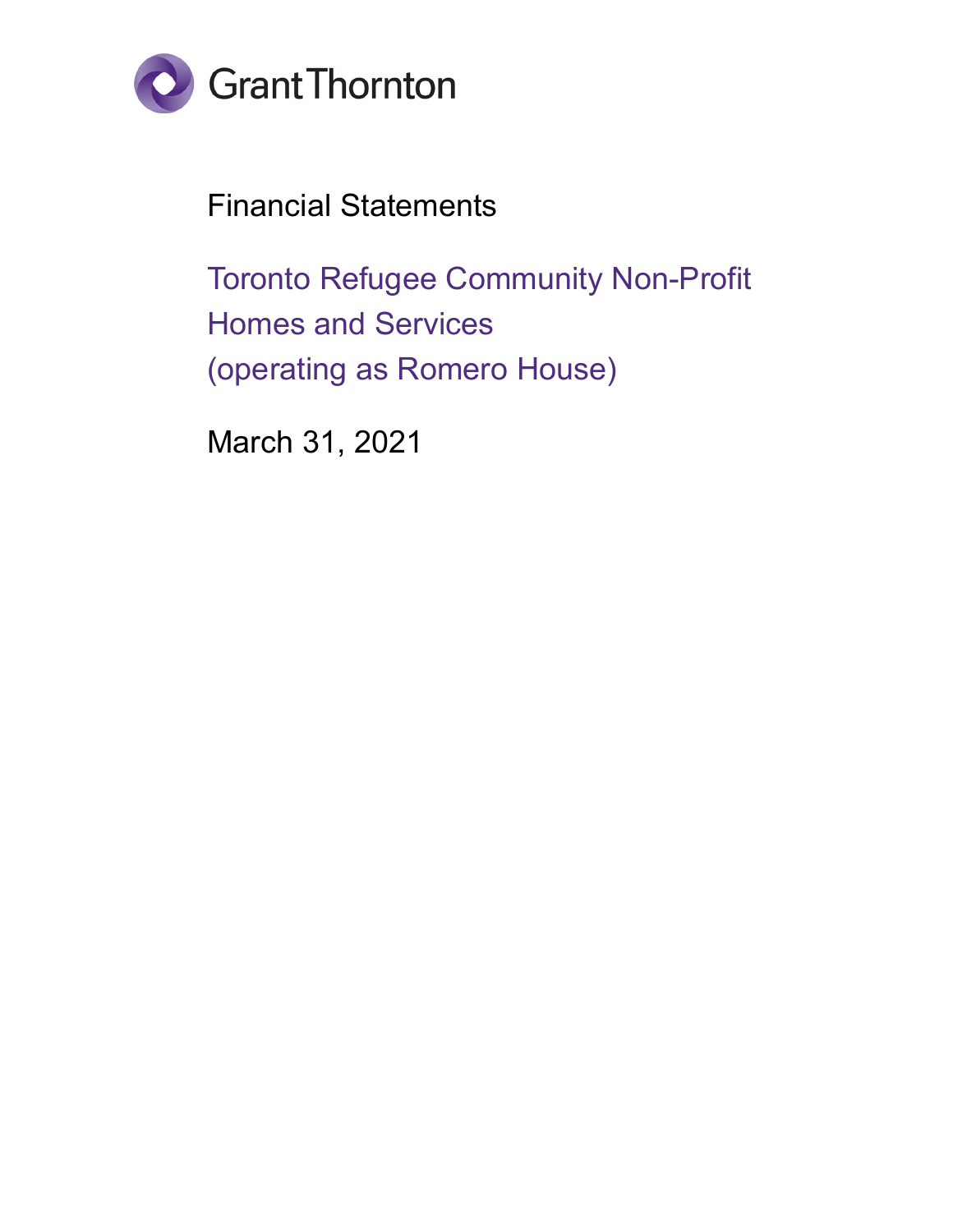# **Contents**

| Independent Auditor's Report                         | $1 - 3$      |
|------------------------------------------------------|--------------|
| <b>Statement of Financial Position</b>               | 4            |
| <b>Statement of Operations</b>                       | 5            |
| Statement of Changes in Fund Balances                | 6            |
| <b>Statement of Cash Flows</b>                       | $\mathbf{7}$ |
| Notes to the Financial Statements                    | $8 - 13$     |
| Schedule 1 – Social Housing Revenue and Expenditures | 14           |
| Schedule 2 - Social Housing Operating Expenditures   | 14           |

**Page**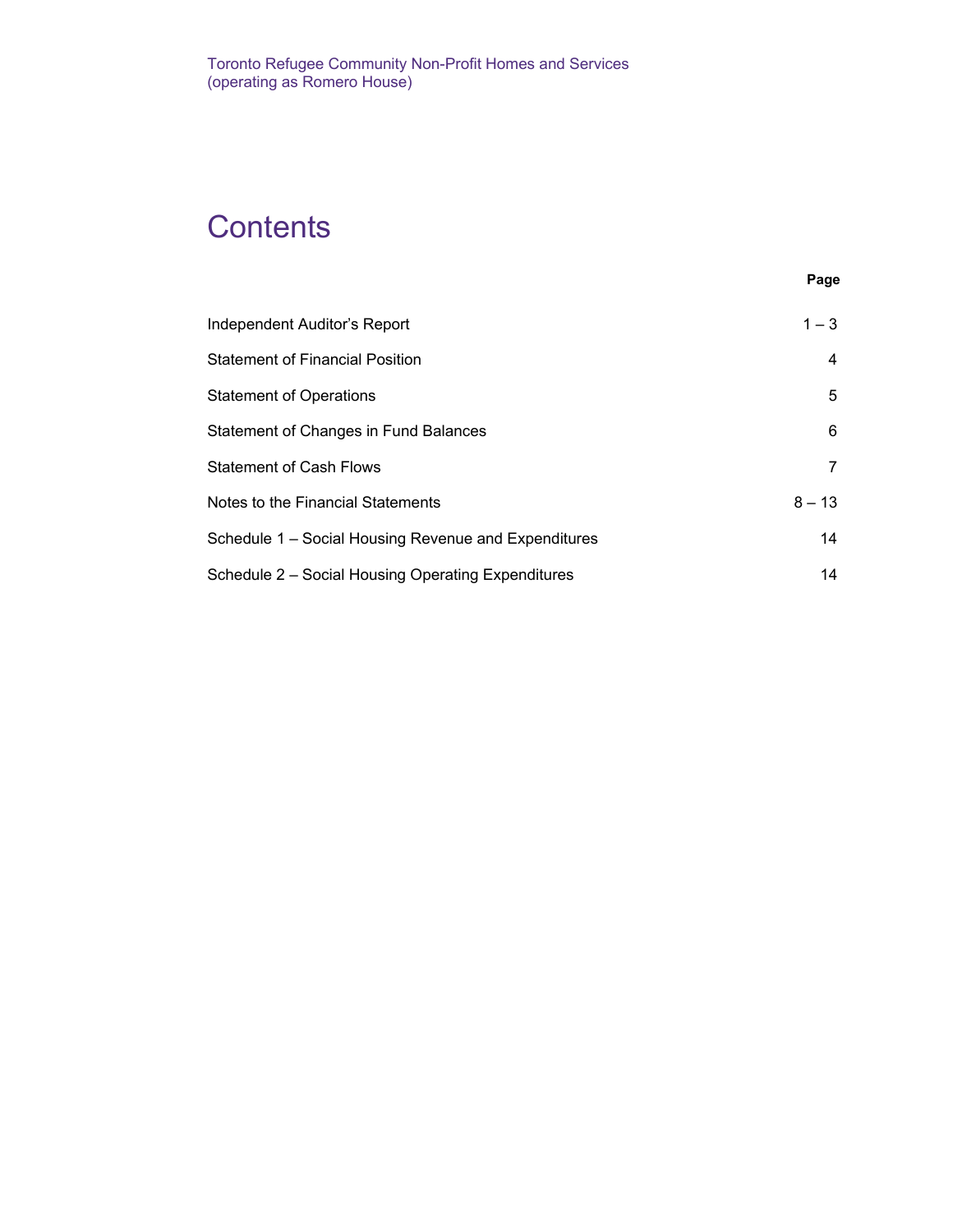

# Independent Auditor's Report

**Grant Thornton LLP**  11th Floor 200 King Street West, Box 11 Toronto, ON M5H 3T4 T +1 416 366 0100 F +1 416 360 4949

To the Members of Toronto Refugee Community Non-Profit Homes and Services (operating as Romero House)

#### **Qualified Opinion**

We have audited the financial statements of Toronto Refugee Community Non-Profit Homes and Services (operating as Romero House) (the "Organization"), which comprise the statement of financial position as at March 31, 2021, and the statements of operations, changes in fund balances and cash flows for the year then ended, and notes to the financial statements, including a summary of significant accounting policies.

In our opinion, except for the possible effects of the matter described in the *Basis for Qualified Opinion* paragraph, the financial statements present fairly, in all material respects, the financial position of the Organization as at March 31, 2021, and the results of its operations and its cash flows for the year then ended in accordance with the financial reporting provisions of the City of Toronto: Shelter, Support and Housing Administration in compliance with the Housing Services Act (the "HSA").

#### **Basis for Qualified Opinion**

In common with many charitable organizations, the Organization derives revenue from donations and grants from the public, the completeness of which is not susceptible to satisfactory audit verification. Accordingly, verification of this revenue was limited to the amounts recorded in the records of the Organization. Therefore, we were not able to determine whether any adjustments might be necessary to revenue, excess (deficiency) of revenue over expenditures, and cash flows for the years ended March 31, 2021 and 2020, current assets as at March 31, 2021 and 2020, and fund balances as at April 1, 2020 and 2019 and March 31, 2021 and 2020. Our audit opinion on the financial statements for the year ended March 31, 2020 was modified accordingly because of the possible effects of this limitation in scope.

We conducted our audit in accordance with Canadian generally accepted auditing standards. Our responsibilities under those standards are further described in the *Auditor's Responsibilities for the Audit of the Financial Statements* section of our report. We are independent of the Organization in accordance with the ethical requirements that are relevant to our audit of the financial statements in Canada, and we have fulfilled our other ethical responsibilities in accordance with these requirements. We believe that the audit evidence we have obtained is sufficient and appropriate to provide a basis for our qualified opinion.

> **Audit | Tax | Advisory © Grant Thornton LLP. A Canadian Member of Grant Thornton International Ltd** 1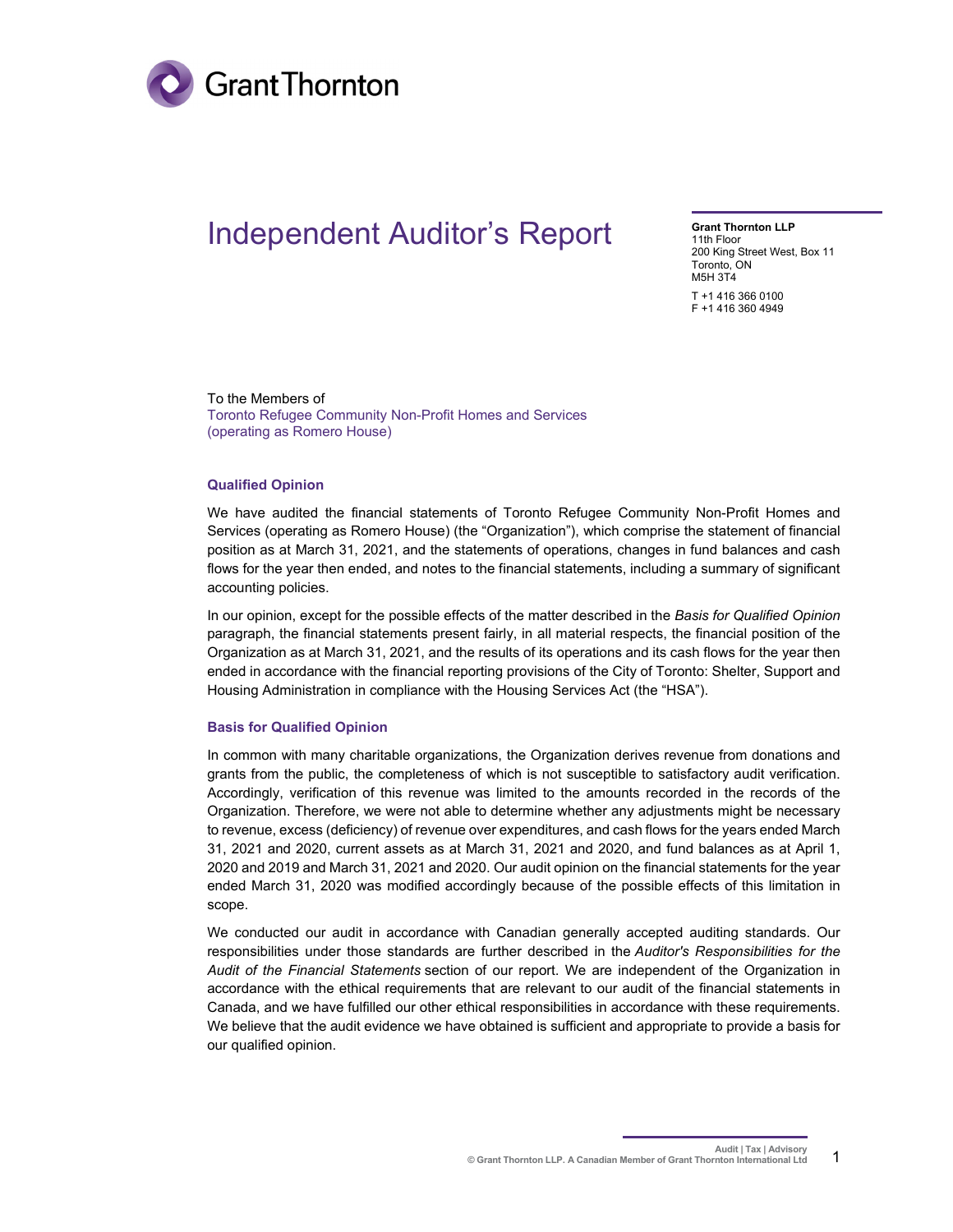#### **Emphasis of Matter - Basis of Accounting and Restriction on Use**

We draw attention to Note 2 of the financial statements, which describes the basis of accounting. The financial statements are prepared to assist the Organization in complying with the financial reporting provisions of the agreement referred to above. As a result, the financial statements may not be suitable for another purpose. Our report is intended solely for the members of the Organization and the City of Toronto and should not be used by parties other than the specified users. Our opinion is not modified in respect of this matter.

#### **Other matter**

Our audit was conducted for the purposes of forming an opinion on the financial statements taken as a whole. The supplementary information included in the Schedules are presented for purposes of additional information and has not been subjected to the auditing procedures applied, only to the extent necessary to express an opinion in the audit of the financial statements taken as a whole.

#### **Responsibilities of Management and Those Charged with Governance for the Financial Statements**

Management is responsible for the preparation and fair presentation of these financial statements in accordance with the financial reporting provisions of the HSA, and for such internal control as management determines is necessary to enable the preparation of financial statements that are free from material misstatement, whether due to fraud or error.

In preparing the financial statements, management is responsible for assessing the Organization's ability to continue as a going concern, disclosing, as applicable, matters related to a going concern and using the going concern basis of accounting unless management either intends to liquidate the Organization or to cease operations, or has no realistic alternative but to do so.

Those charged with governance are responsible for overseeing the Organization's financial reporting process.

#### **Auditor's Responsibilities for the Audit of the Financial Statements**

Our objectives are to obtain reasonable assurance about whether the financial statements as a whole are free from material misstatement, whether due to fraud or error, and to issue an auditor's report that includes our opinion. Reasonable assurance is a high level of assurance, but is not a guarantee that an audit conducted in accordance with Canadian generally accepted auditing standards will always detect a material misstatement when it exists. Misstatements can arise from fraud or error and are considered material if, individually or in the aggregate, they could reasonably be expected to influence the economic decisions of users taken on the basis of these financial statements.

As part of an audit in accordance with Canadian generally accepted auditing standards, we exercise professional judgment and maintain professional skepticism throughout the audit.

We also:

- Identify and assess the risks of material misstatement of the financial statements, whether due to fraud or error, design and perform audit procedures responsive to those risks, and obtain audit evidence that is sufficient and appropriate to provide a basis for our opinion. The risk of not detecting a material misstatement resulting from fraud is higher than for one resulting from error, as fraud may involve collusion, forgery, intentional omissions, misrepresentations, or the override of internal control.
- Obtain an understanding of internal control relevant to the audit in order to design audit procedures that are appropriate in the circumstances, but not for the purpose of expressing an opinion on the effectiveness of the Organization's internal control.

**Audit | Tax | Advisory © Grant Thornton LLP. A Canadian Member of Grant Thornton International Ltd** 2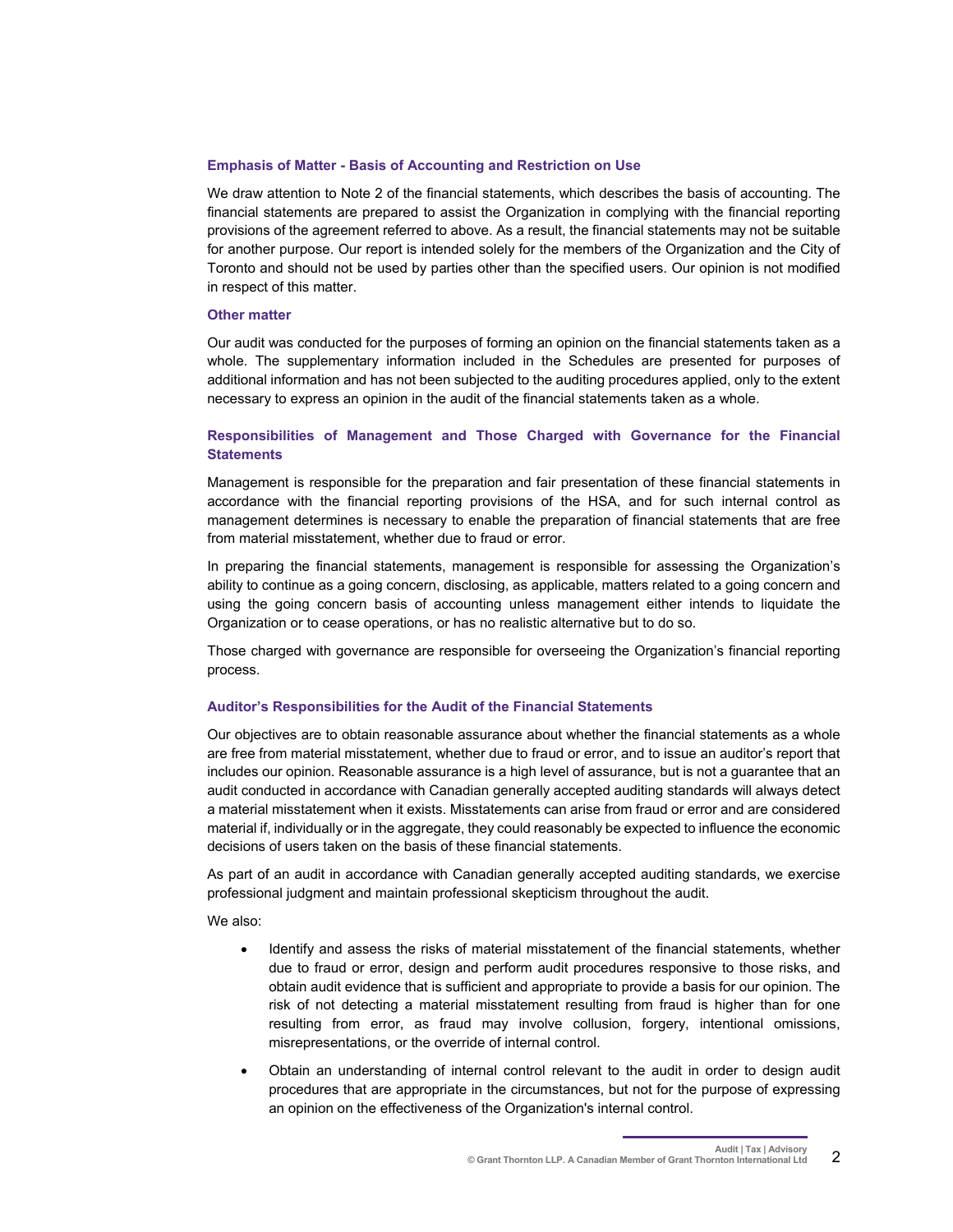- Evaluate the appropriateness of accounting policies used and the reasonableness of accounting estimates and related disclosures made by management.
- Conclude on the appropriateness of management's use of the going concern basis of accounting and, based on the audit evidence obtained, whether a material uncertainty exists related to events or conditions that may cast significant doubt on the Organization's ability to continue as a going concern. If we conclude that a material uncertainty exists, we are required to draw attention in our auditor's report to the related disclosures in the financial statements or, if such disclosures are inadequate, to modify our opinion. Our conclusions are based on the audit evidence obtained up to the date of our auditor's report. However, future events or conditions may cause the Organization to cease to continue as a going concern.
- Evaluate the overall presentation, structure and content of the financial statements, including the disclosures, and whether the financial statements represent the underlying transactions and events in a manner that achieves fair presentation.

We communicate with those charged with governance regarding, among other matters, the planned scope and timing of the audit and significant audit findings, including any significant deficiencies in internal control that we identify during our audit.

Grant Thouton LLP

Toronto, Canada Chartered Professional Accountants June 7, 2021 Licensed Public Accountants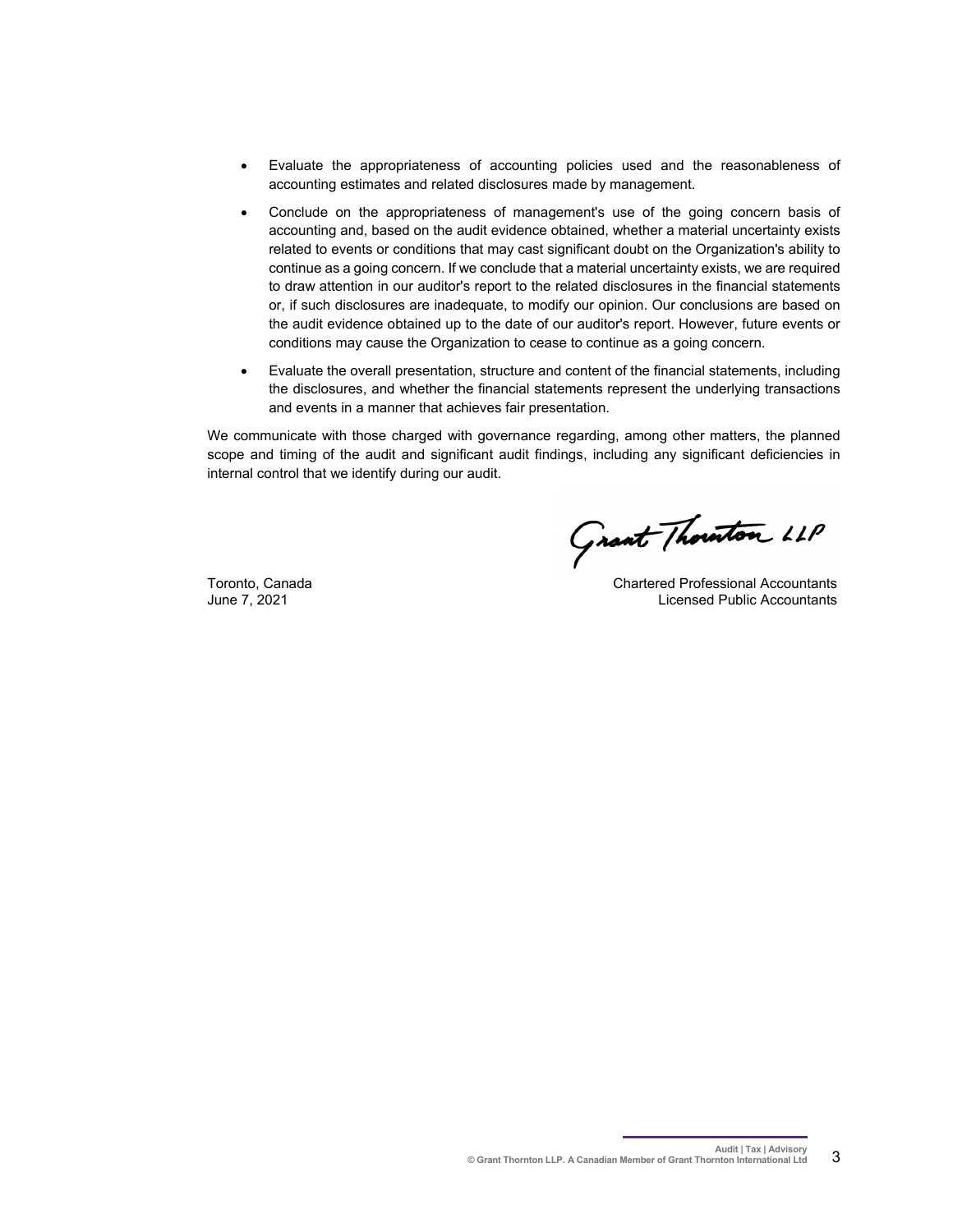| i oronto Refugee Community Non-Profit Homes and Services<br>(operating as Romero House)                                                                                                                           |                                                           |                      |                                                            |  |
|-------------------------------------------------------------------------------------------------------------------------------------------------------------------------------------------------------------------|-----------------------------------------------------------|----------------------|------------------------------------------------------------|--|
| <b>Statement of Financial Position</b><br>March 31                                                                                                                                                                |                                                           | 2021                 | 2020                                                       |  |
| Assets<br>Current<br>Cash<br>Short-term investments (Note 3)<br>Accounts receivable<br>Subsidy receivable from service manager<br>Subsidy supplement receivable from service manager (Note 4)<br>Prepaid expenses | \$<br>230,159<br>53,306<br>17,160<br>24,725               | \$<br>2,578<br>2,374 | 296,014<br>199,964<br>10,076<br>23,528<br>10,170<br>12,786 |  |
| Capital reserve investments (Note 5)<br>Long-term investments (Note 3)<br>Property and equipment (Note 6)                                                                                                         | 330,302<br>126,895<br>416,512<br>1,079,367<br>\$1,953,076 |                      | 552,538<br>114,002<br>112,984<br>1,169,756<br>\$1,949,280  |  |
| <b>Liabilities</b><br>Current<br>Accounts payable and accrued liabilities (Note 9)<br>Deferred revenue (Note 7)<br>Mortgages payable (Note 8)                                                                     | \$<br>90,803<br>41,395<br>204,740<br>336,938              | \$                   | 48,038<br>30,169<br>64,914<br>143,121                      |  |
| Deferred revenue (Note 7)<br>Mortgages payable (Note 8)                                                                                                                                                           | 390,789<br>321,218<br><u>1,048,945</u>                    |                      | 409,689<br>525,851<br>1,078,661                            |  |
| <b>Fund balances</b><br>Unrestricted<br>Capital reserve fund (Note 5)<br><b>Bloor Centre reserve fund</b>                                                                                                         | 756,784<br>126,895<br>20,452<br>904,131                   |                      | 732,263<br>114,002<br>24,354<br>870,619                    |  |
|                                                                                                                                                                                                                   | \$1,953,076                                               |                      | \$1,949,280                                                |  |

# **Toronto Refugee Community Non-Profit Homes and Services**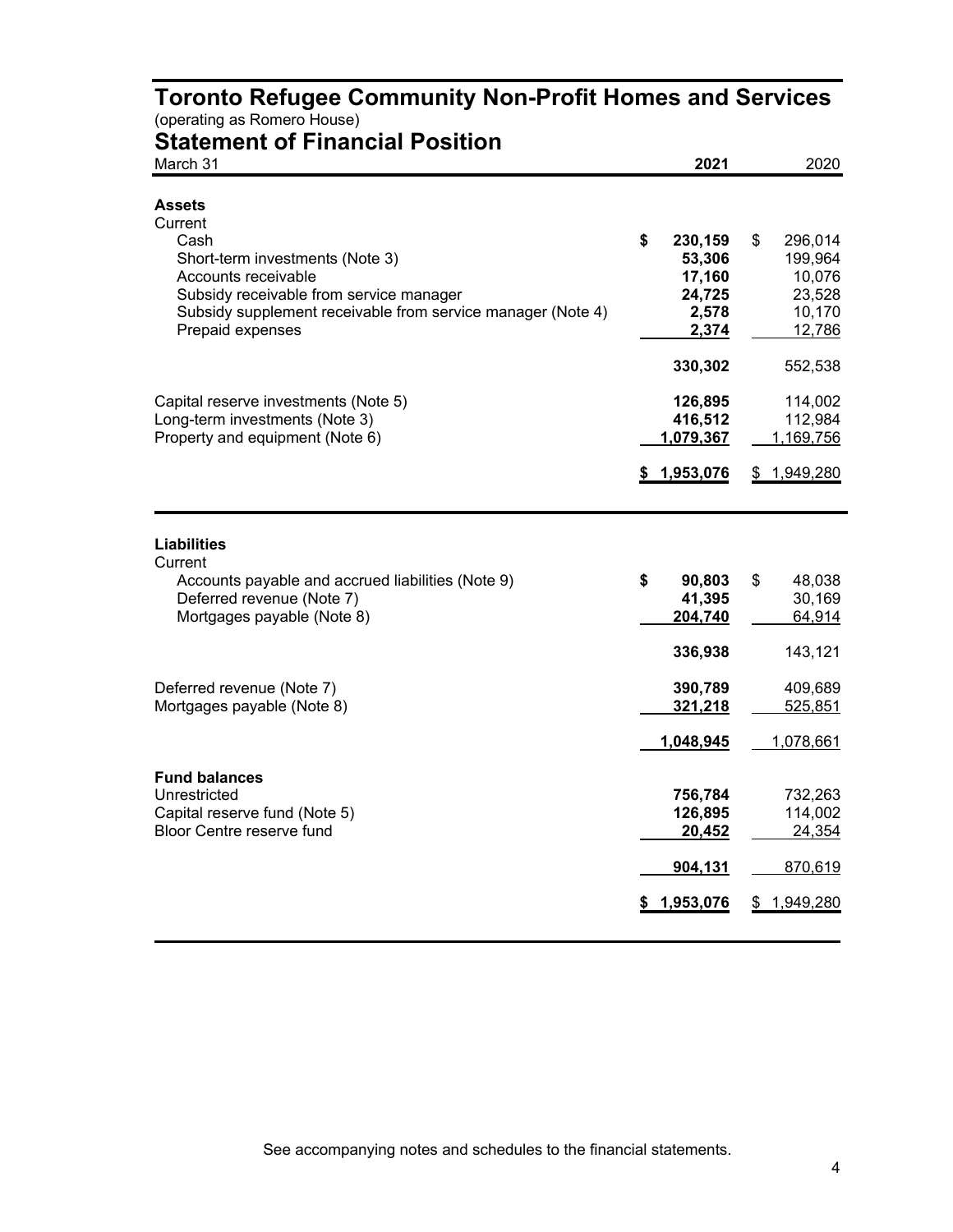| (operating as Romero House)                                                 |                  |                  |
|-----------------------------------------------------------------------------|------------------|------------------|
| <b>Statement of Operations</b>                                              |                  |                  |
| Year ended March 31                                                         | 2021             | 2020             |
|                                                                             |                  |                  |
| Revenue<br>\$<br>Donations<br>City of Toronto Funding                       | 379,361          | \$<br>315,148    |
| Social housing subsidies                                                    | 224,611          | 220,972          |
| Rent supplement subsidy                                                     | 64,559           | 69,893           |
| Supporting Communities Partnership Initiative Grant                         |                  |                  |
| - Bloor Centre (Note 7)                                                     | 18,900<br>54,000 | 18,900<br>79,000 |
| Other grants<br>Rental income                                               |                  |                  |
| Social housing                                                              | 45,985           | 47,508           |
| Other                                                                       | 17,366           | 12,457           |
| Interest and other                                                          | 14,322           | 10,588           |
|                                                                             | 819,104          | 774,466          |
| <b>Expenditures</b>                                                         |                  |                  |
| Refugee services (includes amortization of \$6,682 (2020 - \$6,682))        | 390,553          | 311,951          |
| Social housing (Schedules 1 and 2)                                          | 267,199          | 267,993          |
| Bloor Centre (includes amortization of \$18,900 (2020 - \$18,900))          | 101,988          | 82,323           |
|                                                                             | 759,740          | 662,267          |
|                                                                             |                  |                  |
| Excess of revenue over expenditures<br>before prior year subsidy settlement | 59,364           | 112,199          |
| Prior year subsidy settlement (Note 4)                                      |                  | (1,649)          |
| Excess of revenue over expenditures                                         | 59,364           | 110,550          |
|                                                                             |                  |                  |

# **Toronto Refugee Community Non-Profit Homes and Services**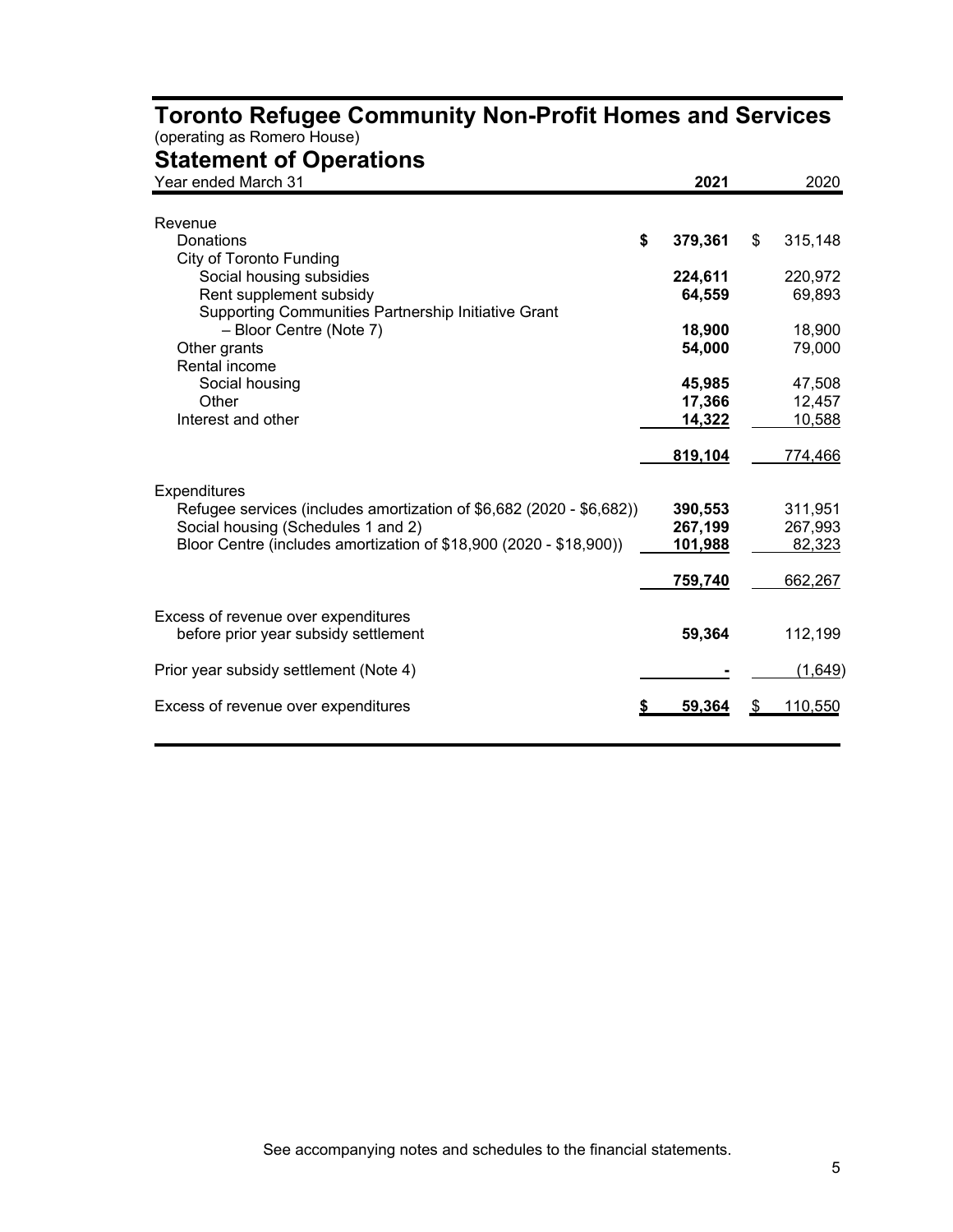# **Statement of Changes in Fund Balances**

Year ended March 31

|                                                                                                                                                            | Unrestricted  | Capital<br>reserve<br>fund | <b>Bloor Centre</b><br>reserve<br>fund | <b>Total</b><br>2021 | Total<br>2020 |
|------------------------------------------------------------------------------------------------------------------------------------------------------------|---------------|----------------------------|----------------------------------------|----------------------|---------------|
| Fund balances, beginning of year                                                                                                                           | 732,263<br>S. | 114,002<br>\$              | \$<br>24,354                           | \$870,619            | 744,346<br>S  |
| Excess of revenue over<br>expenditures                                                                                                                     | 59,364        |                            |                                        | 59,364               | 110,550       |
| Investment in reserve funds                                                                                                                                |               | 8,290                      | 3,348                                  | 11,638               | 11,009        |
| Interest earned on capital reserve<br>investments                                                                                                          |               | 1.228                      |                                        | 1,228                | 4,714         |
| Transfer of funds to reverse prior<br>year transfer given confirmation<br>Wanda property renovations to be<br>funded directly from capital<br>reserve fund | (42,093)      | 42,093                     |                                        |                      |               |
| Wanda property renovations<br>incurred                                                                                                                     |               | (42,093)                   |                                        | (42,093)             |               |
| HST rebate received on Wanda<br>property renovations                                                                                                       |               | 3.375                      |                                        | 3,375                |               |
| Transfer from Bloor Centre reserve<br>fund for repairs and maintenance<br>expenses                                                                         | 7,250         |                            | (7,250)                                |                      |               |
| Fund balances, end of year                                                                                                                                 | 756,784       | 126,895<br>\$.             | \$<br>20,452                           | \$904,131            | \$<br>870,619 |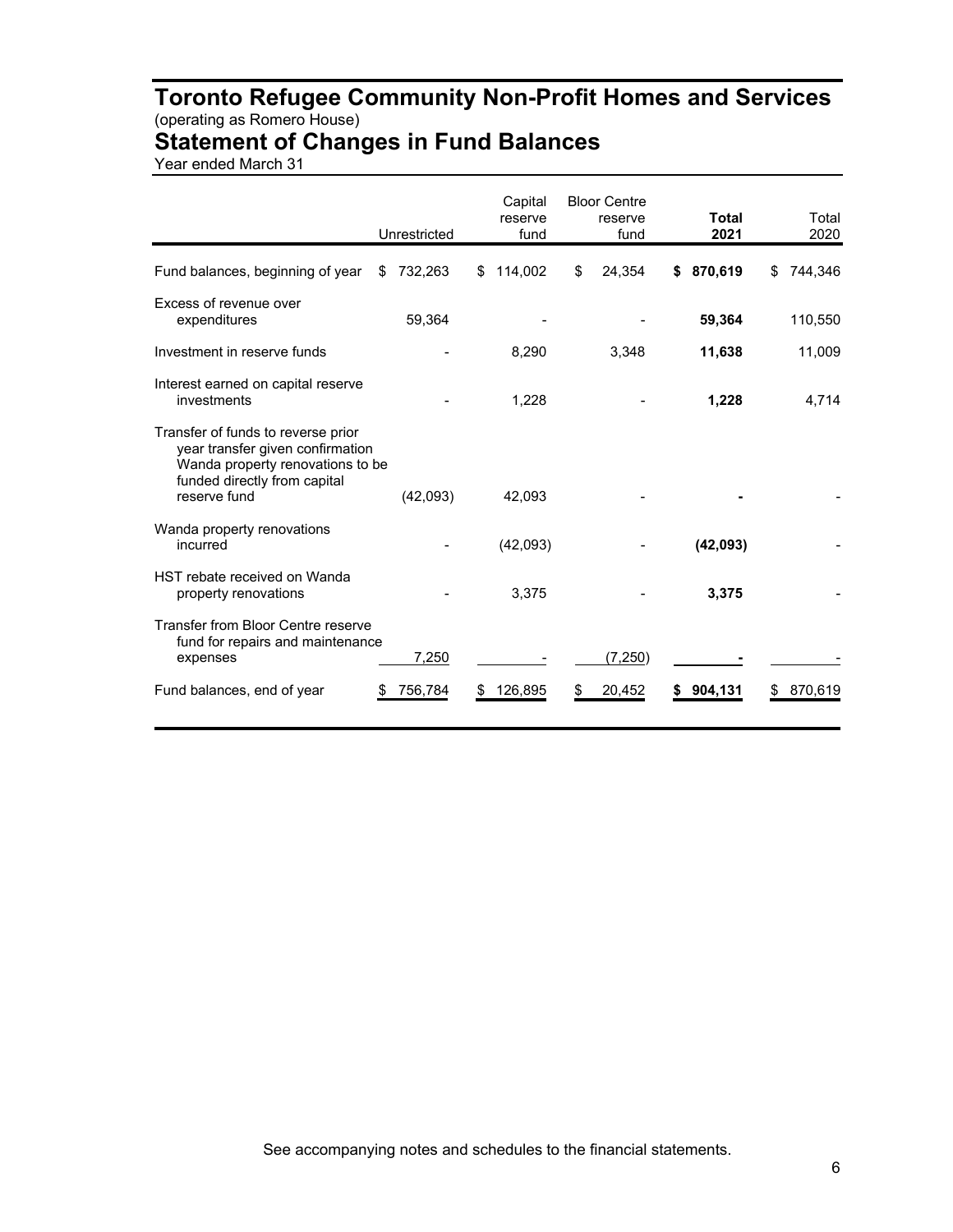| Foronto Relagee Community Non-Pront Homes and Services<br>(operating as Romero House)<br><b>Statement of Cash Flows</b>                                                                                                                                                                    |                                                            |                                                              |
|--------------------------------------------------------------------------------------------------------------------------------------------------------------------------------------------------------------------------------------------------------------------------------------------|------------------------------------------------------------|--------------------------------------------------------------|
| Year ended March 31                                                                                                                                                                                                                                                                        | 2021                                                       | 2020                                                         |
| Increase (decrease) in cash                                                                                                                                                                                                                                                                |                                                            |                                                              |
| <b>Operating</b><br>Excess of revenue over expenditures<br>Items not involving cash                                                                                                                                                                                                        | \$<br>59,364                                               | \$<br>110,550                                                |
| Deferred revenue recognized (Note 7)<br>Amortization of property and equipment                                                                                                                                                                                                             | (70, 427)<br>90,389                                        | (24, 037)<br>88,034                                          |
|                                                                                                                                                                                                                                                                                            | <u>79,326</u>                                              | 174,547                                                      |
| Net change in non-cash working capital items<br>Accounts receivable<br>Subsidy receivable from service manager<br>Subsidy supplement receivable from service manager<br>Prepaid expenses<br>Accounts payable and accrued liabilities<br>Deferred revenue received during the year (Note 7) | (7,084)<br>(1, 197)<br>7,592<br>10,412<br>42,765<br>62,753 | (1,406)<br>637<br>(8,529)<br>(11, 711)<br>(29, 919)<br>5,200 |
|                                                                                                                                                                                                                                                                                            | 115,241<br>194,567                                         | (45, 728)<br>128,819                                         |
| <b>Financing</b><br>Repayment of mortgages payable                                                                                                                                                                                                                                         | (64, 807)                                                  | <u>(62,452)</u>                                              |
| Investing<br>(Purchase) redemption of short-term investments<br>Investment in reserve funds<br>Purchase of capital reserve investments<br>Wanda property renovations<br>Redemption of capital reserve funds                                                                                | (156, 870)<br>11,638<br>(8, 290)<br>(42, 093)              | 14,595<br>11,009<br>(8,098)<br>42,093                        |
| (Decrease) increase in cash during the year                                                                                                                                                                                                                                                | (195, 615)<br>(65, 855)                                    | 59,599<br>125,966                                            |
| Cash<br>Beginning of year                                                                                                                                                                                                                                                                  | 296,014                                                    | <u>170,048</u>                                               |
| End of year                                                                                                                                                                                                                                                                                | 230,159                                                    | \$<br>296,014                                                |

# **Toronto Refugee Community Non-Profit Homes and Services**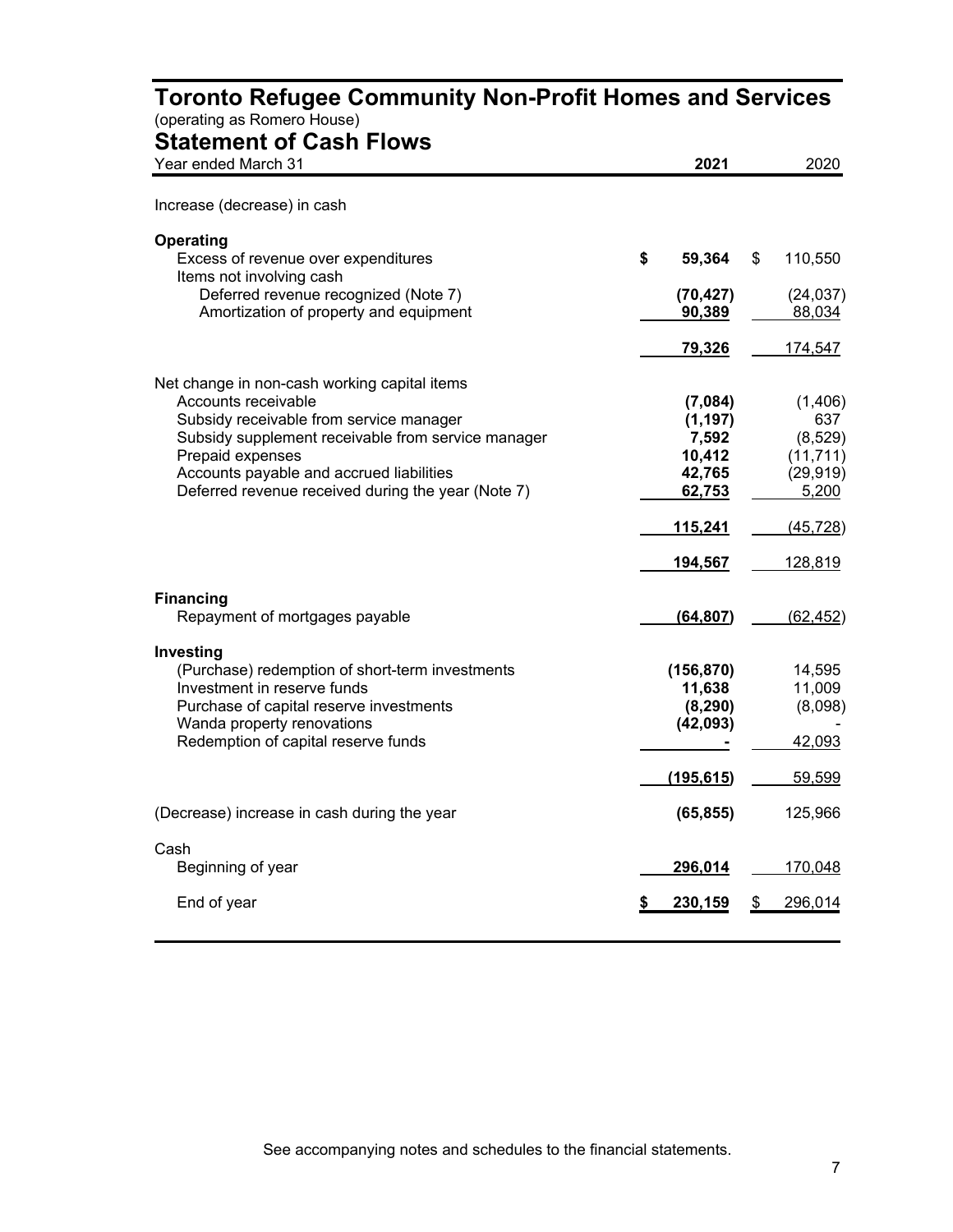**Notes to the Financial Statements** 

March 31, 2021

## **1. Operations and incorporation**

Toronto Refugee Community Non-Profit Homes and Services (operating as Romero House) (the "Organization") was incorporated without share capital under the laws of Ontario and is a registered charitable organization that is exempt from taxes under the Income Tax Act. The Organization provides low income housing and services for refugees.

The Organization is economically dependent on the continued financial support of the City of Toronto and the private sector to meet its ongoing commitments.

## **2. Summary of significant accounting policies**

#### **Basis of accounting**

These financial statements have been prepared in accordance with significant accounting policies set out below to comply with the financial reporting framework prescribed by the Housing Services Act (the "HSA") and the City of Toronto. This framework requires the financial statements to be prepared in accordance with Canadian accounting standards for not-for-profit organizations subject to the following significant exceptions:

- (a) capital expenditures may be charged to the replacement reserve rather than capitalized and amortized over their estimated useful life;
- (b) a replacement reserve is appropriated from operations;
- (c) investment income earned on the replacement reserve is credited directly to the reserve rather than operations; and
- (d) property and equipment is to be amortized in annual amounts equal to the principal mortgage repayments. Amortization is not provided for over the estimated useful life of the property and equipment.

#### **Use of estimates**

Management reviews the carrying amounts of items in the financial statements at each statement of financial position date to assess the need for revision or any possibility of impairment. Certain items in the preparation of these financial statements require management's best estimate. Management determines these estimates based on assumptions that reflect the most probable set of economic conditions and planned courses of action.

These estimates are reviewed periodically, and adjustments are made to excess of revenue over expenditures as appropriate in the fiscal year they become known.

#### **Revenue recognition**

The Organization follows the deferral method of accounting for grant and donation revenue. Unrestricted grants and donations are recognized as revenue in the statement of operations in the fiscal year received or receivable if the amount to be received can be reasonably estimated and collection is reasonably assured.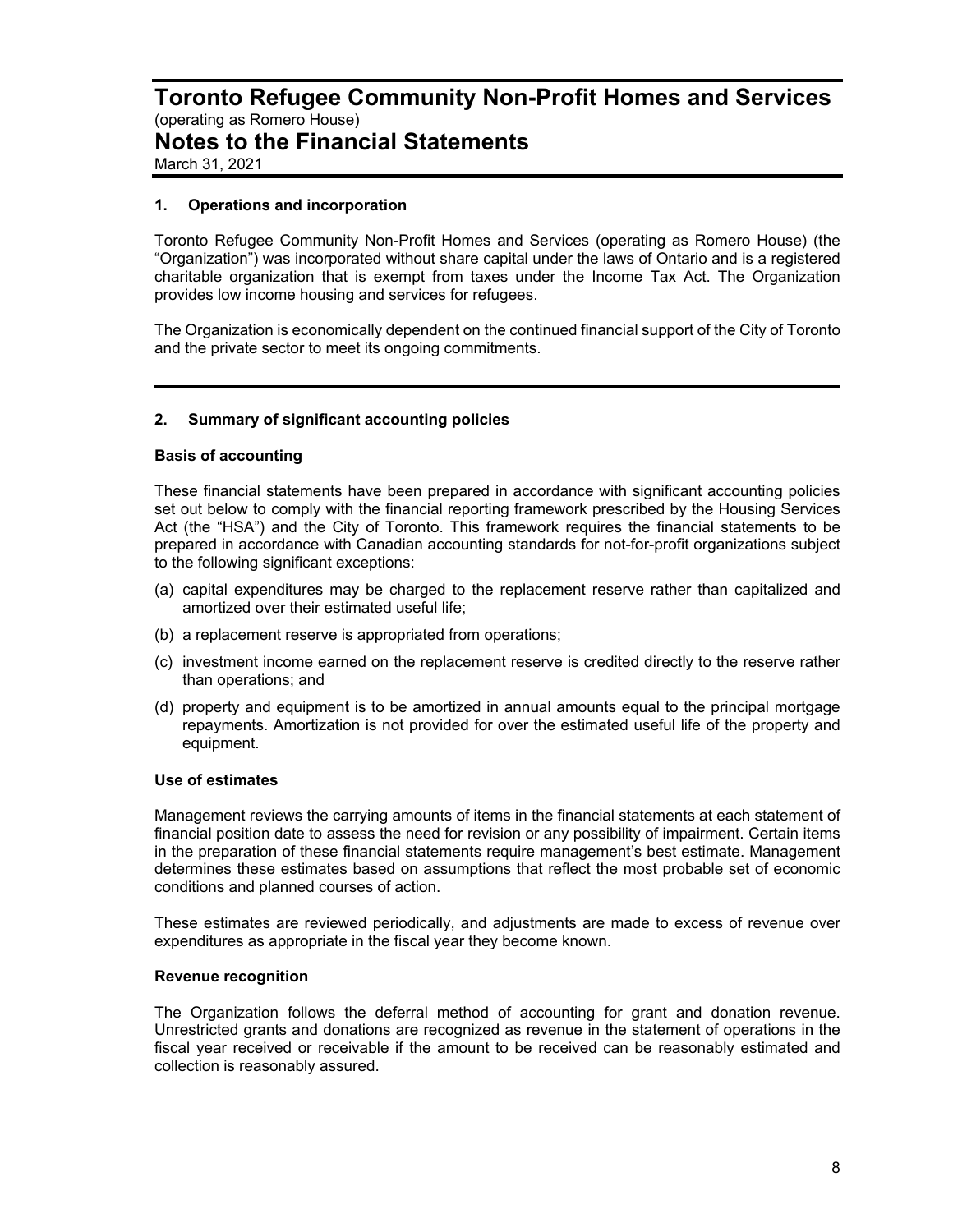# **Toronto Refugee Community Non-Profit Homes and Services**  (operating as Romero House) **Notes to the Financial Statements**

March 31, 2021

#### **2. Summary of significant accounting policies (continued)**

#### **Revenue recognition (continued)**

The Organization receives private and municipal level subsidies and grants during the fiscal year. The subsidies and grants are externally restricted and recognized as revenue in the fiscal year in which the related expenditures are incurred. Externally restricted donations are deferred and recognized as revenue in the year the related expenses are incurred. Externally restricted donations for property and equipment are deferred and recognized in the statement of operations on the same basis as the related amortization expense.

Rental, interest and other income are recognized as earned.

#### **Capital reserve fund**

This fund includes an annual provision externally restricted to this fund and charges for property maintenance expenditures for all except the Bloor Centre, which are long-term in nature, and which do not represent regular day-to-day maintenance. The current year provision of \$8,290 (2020 - \$8,098) is based on the capital reserve provision of the prior year, multiplied by an index dictated by the Ontario Ministry of Municipal Affairs and Housing as communicated by the City of Toronto.

#### **Bloor Centre reserve fund**

This fund includes an annual provision externally restricted to this fund and charges for property maintenance expenditures related to the Bloor Centre, which are long-term in nature, and which do not represent regular day-to-day maintenance. The current year provision of \$3,348 (2019 - \$2,911) is based on 4% of the rent supplement subsidy estimate for the fiscal year as communicated by the City of Toronto.

#### **Interfund transfers**

Transfers between funds are required when resources of one fund have been authorized to finance activities and acquisitions in another fund.

#### **Contributed goods**

Contributed goods and capital donations are recorded in the financial statements at fair market value as at the date of contribution.

#### **Contributed services**

The Organization receives donations in the form of services from volunteers and its Board of Directors. The fair value of these services cannot be reasonably estimated and is not recorded in the financial statements.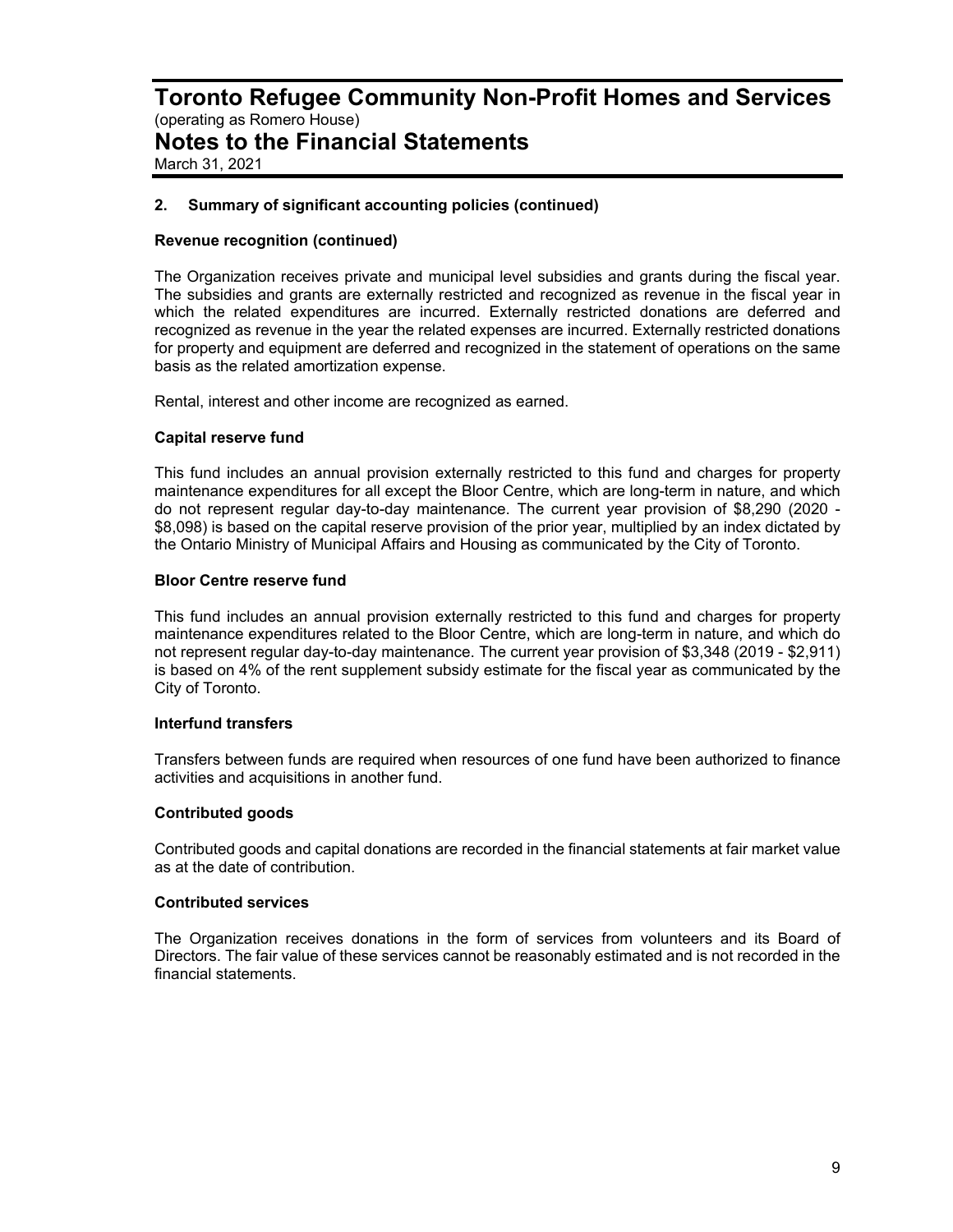**Notes to the Financial Statements** 

March 31, 2021

# **2. Summary of significant accounting policies (continued)**

# **Property and equipment**

Property and equipment include social housing properties which consist of houses, furniture and fixtures. The HSA requires such property and equipment to be amortized in annual amounts equal to the principal mortgage repayments. Amortization is not provided for over the estimated useful life of the property and equipment.

Other property and equipment, other than land which is not amortized, are recorded at cost and are amortized over their estimated useful life on a straight-line basis as follows:

Building 40 years Vehicles 5 years

## **Financial instruments**

The Organization considers any contract creating a financial asset, liability or equity instrument as a financial instrument. The Organization's financial instruments consist of cash, short-term investments, accounts receivable, subsidy receivable from service manager, subsidy supplement receivable from service manager, capital reserve investments, accounts payable, and mortgages payable.

Financial instruments are initially recorded at fair value and subsequently measured at amortized cost except for capital reserve investments, which are subsequently recorded at fair value. Unrealized gains and losses are recorded in the capital reserve fund, if applicable.

## **3. Investments**

Short-term investments consist of guaranteed investment certificates (GICs) that mature in March 2022 (2020 – April 2020 to March 2021) and earn interest at 2.11% (2020 – 0.35% to 2.05%).

Long-term investments consist of GICs that mature between June 2023 and March 2026 (2020 - March 2022 to July 2024) and earn interest from 1.35% to 1.89% (2020 – 1.89% to 2.11%))

## **4. Subsidy supplement receivable from service manager**

The Organization receives subsidies based on formula contained in the HSA. Subsidies are adjusted at year-end for variances between actual and estimated amounts. The difference is receivable from (or payable to) the service manager. The current year receivable is subject to adjustment by the City of Toronto, which can be confirmed years later. As the adjustment can not be reasonably estimated, any adjustment will be recorded in the statement of operations in the year of reassessment.

All years up to and including the year ended March 31, 2019 have been assessed.

## **5. Capital reserve investments**

The capital reserve investments are held with Worldsource Financial Management Inc. in pooled funds consisting of a ENCASA Canadian short-term bond fund and a ENCASA bond fund.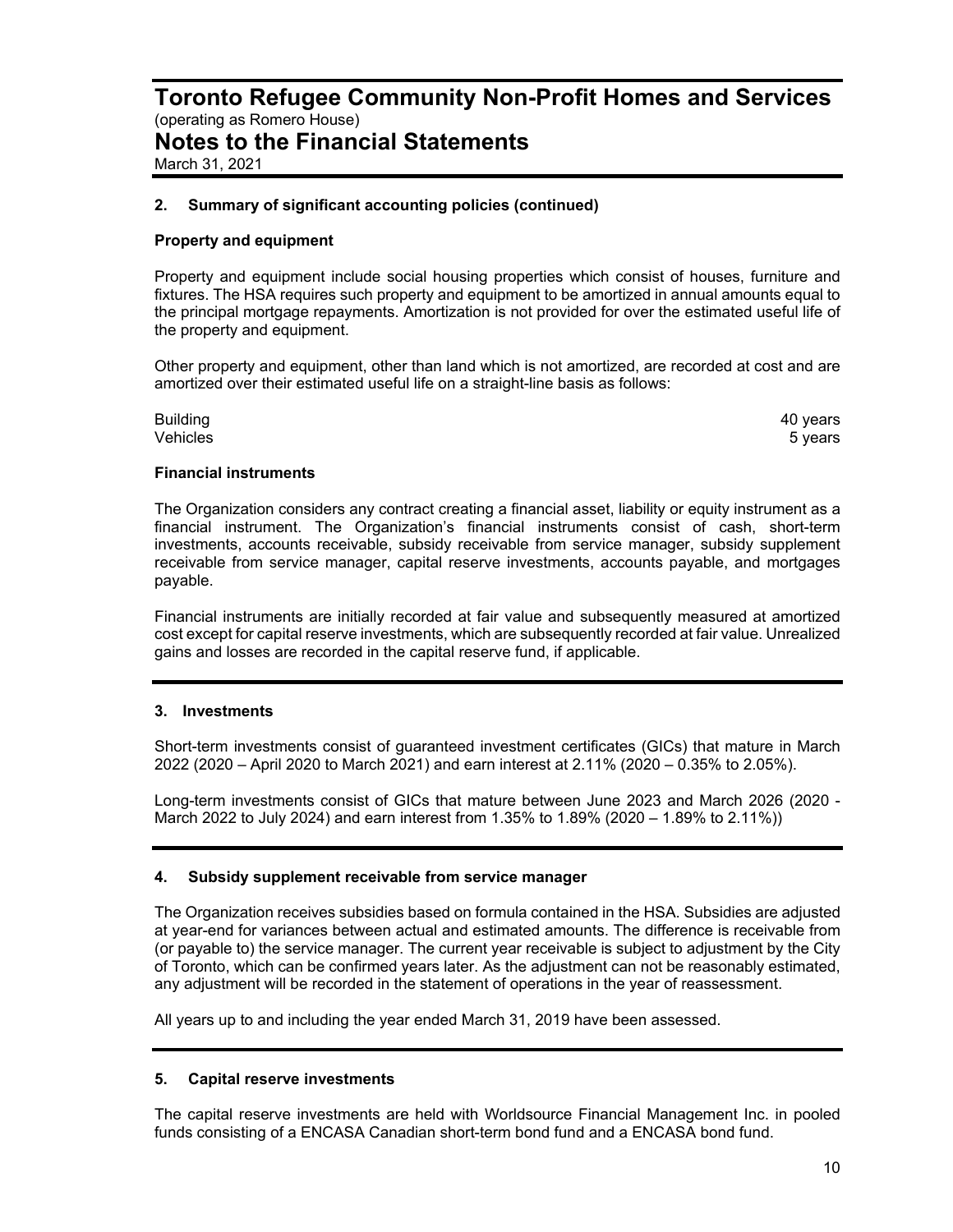**Notes to the Financial Statements** 

March 31, 2021

# **6. Property and equipment**

|                                                                       | Cost                                           | Accumulated<br>Amortization        | 2021<br><b>Net Book</b><br><b>Value</b> | 2020<br>Net Book<br>Value               |
|-----------------------------------------------------------------------|------------------------------------------------|------------------------------------|-----------------------------------------|-----------------------------------------|
| Houses, furniture and fixtures<br>Land<br><b>Building</b><br>Vehicles | 1.469.089<br>S<br>135.531<br>755.991<br>33.410 | 938.284<br>\$<br>346.301<br>30,069 | 530,805<br>135,531<br>409,690<br>3,341  | 595,612<br>135,531<br>428,590<br>10,023 |
|                                                                       | 2,394,021                                      | 1,314,654                          | 1,079,367<br>S.                         | 1,169,756                               |

## **7. Deferred revenue**

|                                                                                                   | Refugee<br><b>Services</b>    | <b>Bloor</b><br>Centre    | 2021<br>Total                       |   | 2020<br>Total                 |
|---------------------------------------------------------------------------------------------------|-------------------------------|---------------------------|-------------------------------------|---|-------------------------------|
| Deferred revenue, beginning of year \$<br>Restricted contributions received<br>Revenue recognized | 11,269<br>62,753<br>(51, 527) | \$<br>428,589<br>(18,900) | \$<br>439,858<br>62,753<br>(70,427) | S | 458,695<br>5,200<br>(24, 037) |
| Deferred revenue, end of year                                                                     | 22,495                        | 409,689                   | 432,184                             |   | 439,858                       |
| Less: current portion                                                                             | 22.495                        | 18.900                    | 41,395                              |   | 30,169                        |
|                                                                                                   |                               | 390,789                   | 390,789                             |   | 409,689                       |

# **8. Mortgages payable**

|                                                                                                                                                                                                  | 2021          |    | 2020    |
|--------------------------------------------------------------------------------------------------------------------------------------------------------------------------------------------------|---------------|----|---------|
| Mortgage payable in monthly principal and interest payments<br>of \$3,289, bearing interest at 6.49% per annum, due<br>January 1, 2026, secured by 48 Wanda Road property<br>in Toronto, Ontario | \$<br>217,998 | S. | 242.649 |
| Mortgage payable in monthly principal and interest payments<br>of \$2,188, bearing interest at 1.878% per annum, due<br>April 1, 2021, secured by 40 Dorval Road property<br>in Toronto, Ontario | 160,693       |    | 183,603 |
| Mortgage payable in monthly principal and interest payments<br>of \$1,829, bearing interest at 3.028% per annum, due<br>September 1, 2023, secured by 175 Keele Street property                  |               |    |         |
| in Toronto, Ontario                                                                                                                                                                              | 147,267       |    | 164,513 |
|                                                                                                                                                                                                  | 525,958       |    | 590,765 |
| Less: current portion                                                                                                                                                                            | 204.740       |    | 64,914  |
|                                                                                                                                                                                                  | 321,218       |    | 525,851 |

11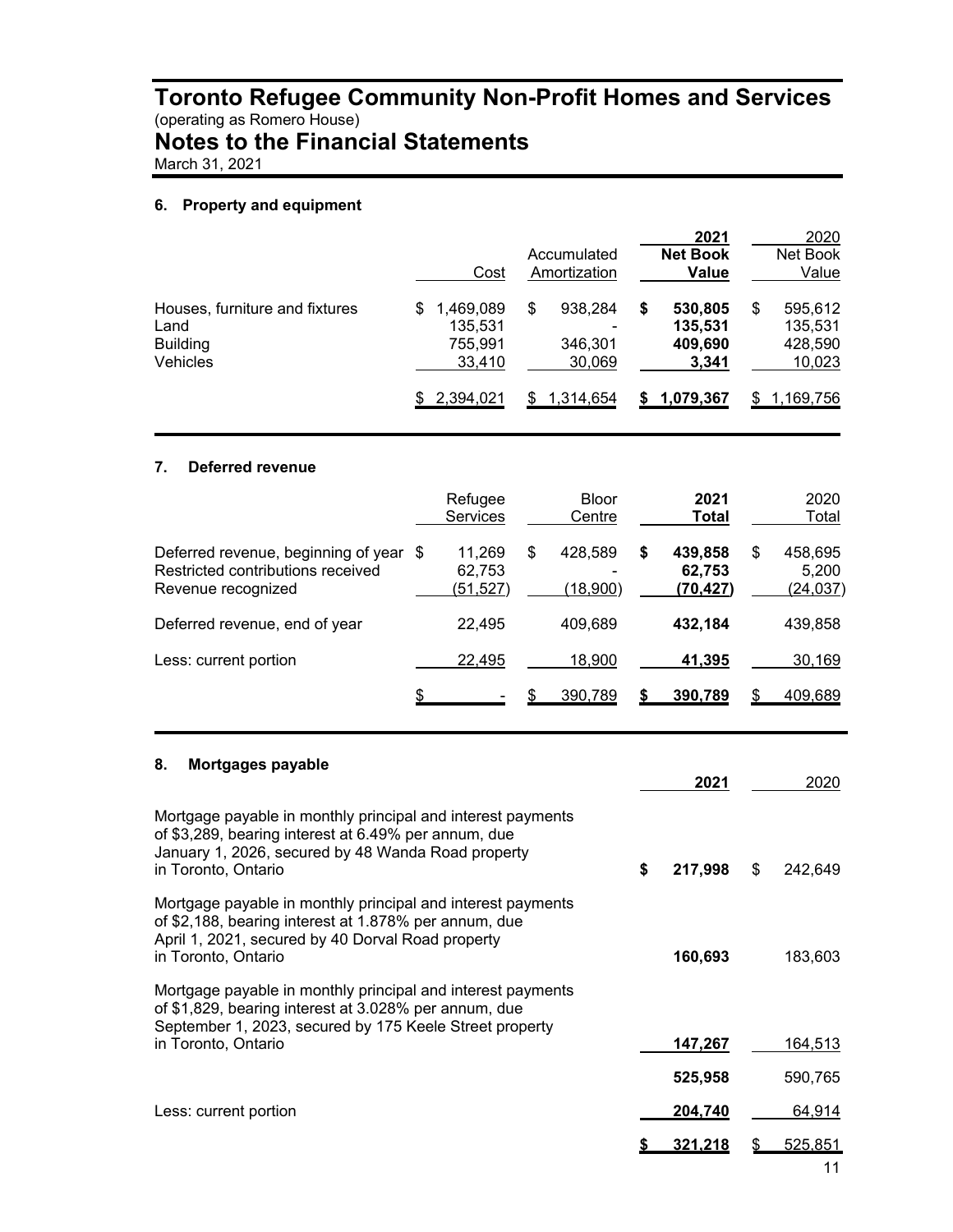# **Toronto Refugee Community Non-Profit Homes and Services**  (operating as Romero House) **Notes to the Financial Statements**

March 31, 2021

#### **8. Mortgages payable (continued)**

Interest in the amount of \$22,884 (2020 - \$25,239) related to the above mortgages payable has been recorded in social housing expenditures.

Future minimum principal repayments are as follows:

| 2022 | \$<br>204,740 |
|------|---------------|
| 2023 | 46,322        |
| 2024 | 141,038       |
| 2025 | 31,825        |
| 2026 | 102,033       |
|      | 525,958       |

#### **9. Financial instruments**

Transactions in financial instruments may result in an entity assuming or transferring to another party one or more of the financial risks described below. The required disclosures provide information that assists users of the financial statements in assessing the extent of risk related to financial instruments.

#### **Liquidity risk**

Liquidity risk is the risk that an entity will encounter difficulty in meeting obligations associated with financial liabilities. The Organization is exposed to liquidity risk with respect to its accounts payable and mortgages payable. The Organization reduces its exposure to liquidity risk by ensuring that it documents when authorized payments are due and maintaining adequate cash reserves to repay advances.

Included in accounts payable and accrued liabilities are government remittances owing by the Organization of \$5,462 (2020 - \$Nil) in relation to source deductions.

#### **Credit risk**

Credit risk is the risk of financial loss occurring as a result of a counterparty to a financial instrument failing to discharge an obligation or commitment that it has entered into with the Organization. The Organization's main credit risks relate to its accounts receivable.

The Organization reduces its exposure to credit risk by assessing credit on a regular basis and providing for an allowance for doubtful accounts when applicable. The allowance for doubtful accounts in relation to accounts receivable is \$Nil (2020 - \$Nil).

#### **Interest rate price risk**

Interest rate price risk is the risk that the fair value of an interest bearing financial instrument will fluctuate due to changes in market interest rates. The Organization's exposure to interest rate risk is limited to its fixed interest bearing investments.

#### **Other risks**

It is management's opinion that the Organization is not exposed to significant currency, interest rate cash flow, or market risks arising from its financial instruments.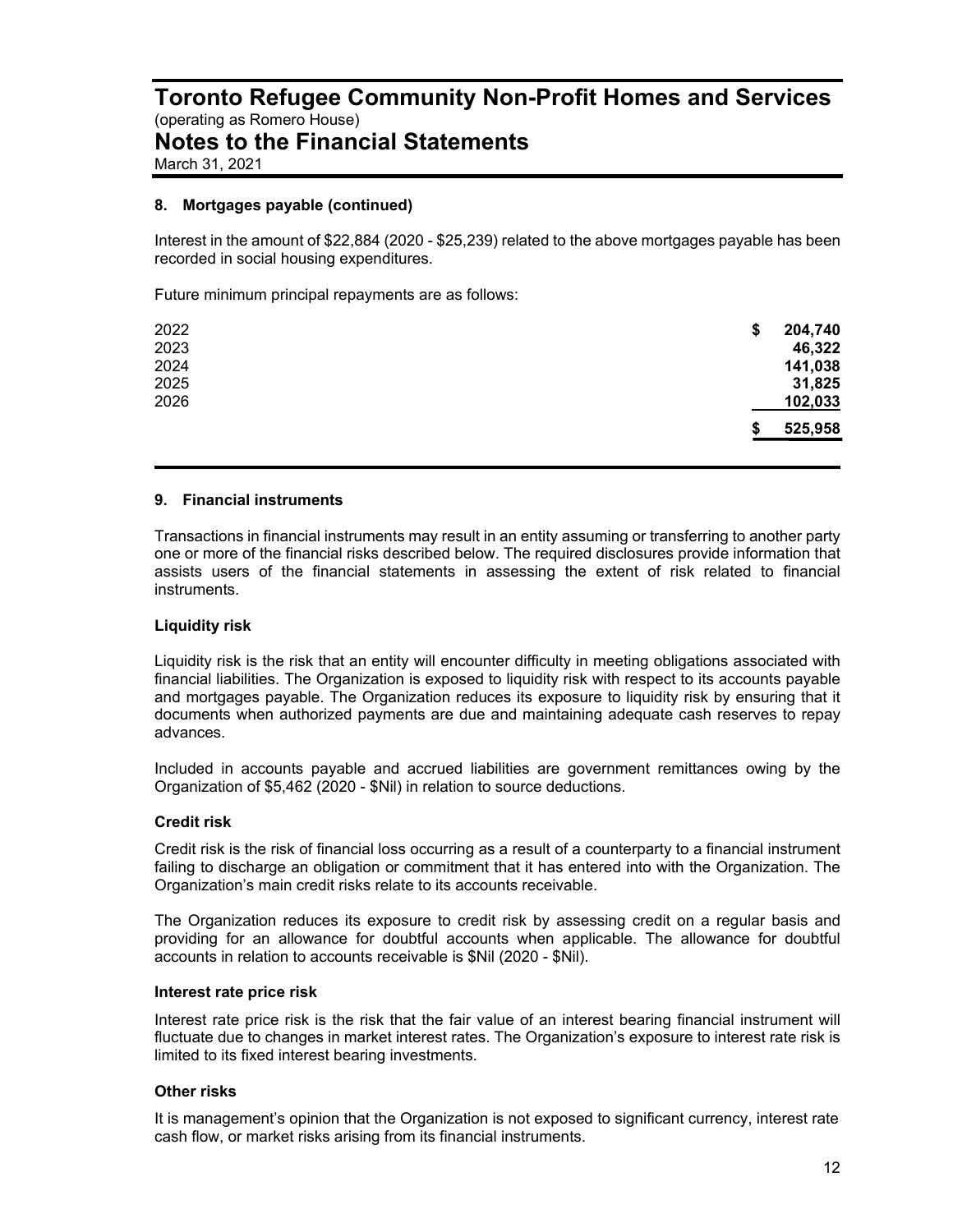# **Toronto Refugee Community Non-Profit Homes and Services**  (operating as Romero House) **Notes to the Financial Statements**

March 31, 2021

#### **10. Comparative information**

Certain comparatives expenses have been reclassified from those previously presented to conform to the presentation of the 2021 financial statements.

#### **11. COVID-19**

The outbreak of a novel strain of coronavirus ("COVID-19") was declared a global pandemic by the World Health Organization in March 2020. COVID-19 has severely impacted many economies around the globe. In many countries, including Canada, businesses were forced to cease or limit operations for long periods of time. Measures taken to contain the spread of the virus, including travel bans, quarantines, social distancing, and closures of non-essential services have triggered significant disruptions to businesses worldwide, resulting in an economic slowdown. Global stock markets have also experienced great volatility and a significant weakening. Governments and central banks have responded with monetary and fiscal interventions to stabilize economic conditions.

The duration and impact of the COVID-19 pandemic, as well as the effectiveness of government and central bank responses, remains unclear at this time. It is not possible to reliably estimate the duration and severity of these consequences, as well as their impact on the financial position and results of the Organization for future periods. The Organization adjusted its operations in order to limit the exposure of the virus. As at the audit report date, the impact of COVID-19 on the Organization has been relatively limited as revenue has remained relatively consistent with historical trends. Nevertheless, the Organization remains committed to monitoring its operations and adjusting its expenditures as necessary to ensure its long-term sustainability.